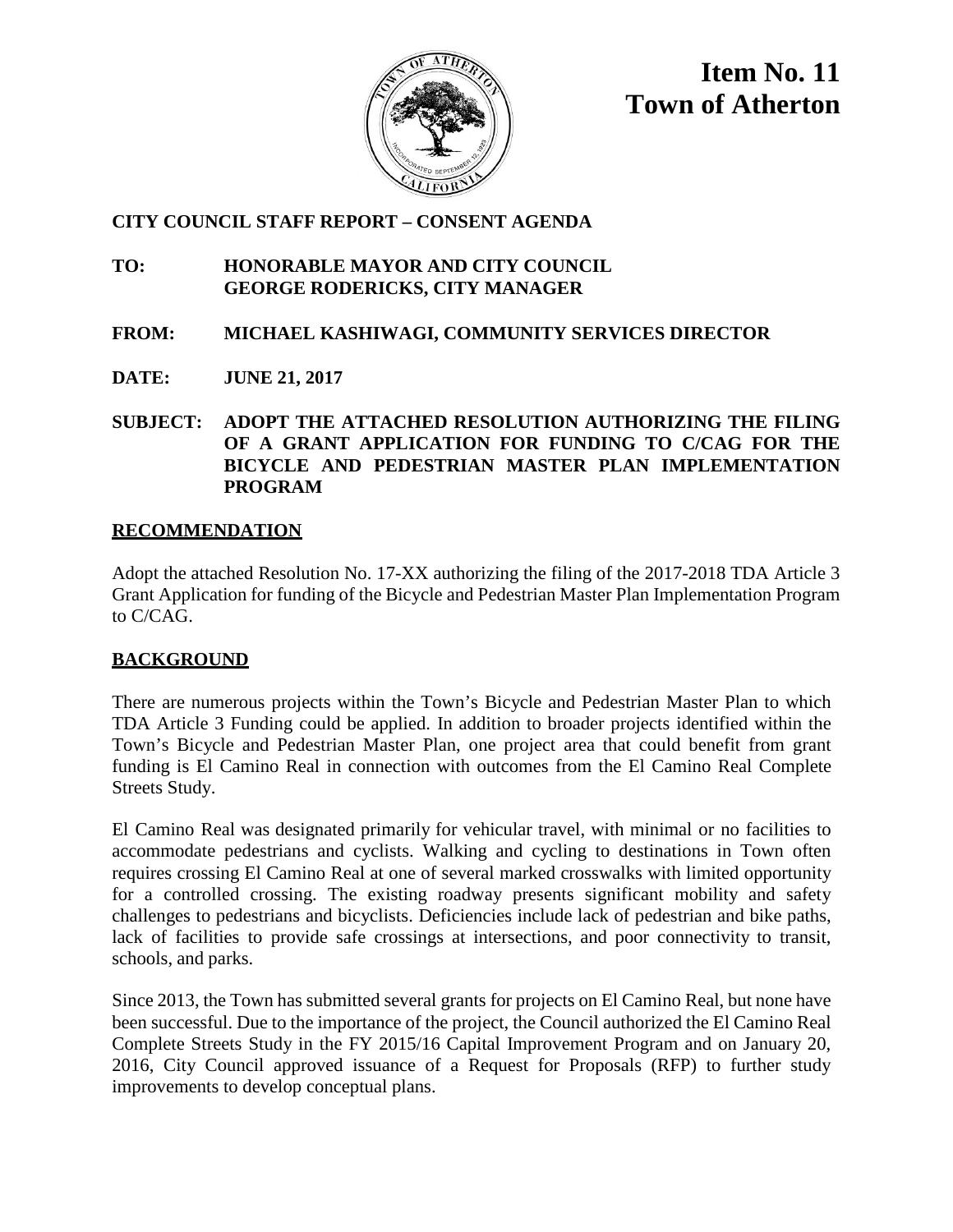Adopt Support of Filing Grant Application Resolution for El Camino Real Complete Streets Plan June 21, 2017 Page 2 of 3

In August 2016, W-Trans began work on the Complete Streets Study. The purposes of this study is to develop community and stakeholder supported conceptual plans as well as a process that will serve as the basis for developing and implementing improvements. Included within the study is the possibility of improvements at Selby Lane and El Camino Real. The consultant anticipates Caltrans completion of their technical analysis review of two preferred alternatives by Summer 2017, followed by selecting the preferred project in the fall 2017 during a follow-up Community Workshop.

# **ANALYSIS**

The Transportation Development Act (TDA) Article 3 provides State funds that are distributed by the Metropolitan Transportation Commission (MTC) to the City/County Association of Governments of San Mateo County (C/CAG) each year. C/CAG selects specific projects that encourage and improve bicycling and walking conditions in San Mateo County. Bicycling and walking are considered sustainable forms of transportation and contribute to the overall goals of TDA Article 3 to reduce commute congestion, make regional connections, enhance safety, and meet local mobility needs. The program has funding available for FY 2017/18 in San Mateo County with a maximum grant amount for capital projects of \$400,000 for a maximum of three (3) applications per agency.

Staff anticipates a preferred alternative for the El Camino Real to be finalized in 2017. Upon receipt of the preferred alternative, staff will initiate the CEQA process and develop a Request for Proposal for a design consultant to develop plans, specifications and estimates (PS&E) for the project in 2018 followed by construction in 2019. Funds may be used towards construction of a bicycle or pedestrian capital project (PS&E and construction phases only). Funds must be expended by no later than June 30, 2020. In the event that the awarded funds are not expended before the expiration deadline, TDA funds may be reallocated or extended at the discretion of MTC.

If the Town opts not to move forward with improvements on El Camino Real, the broad application of the grant to the Town's Bicycle and Pedestrian Master Plan may allow other projects to be considered for grant award.

## **POLICY FOCUS**

The Bicycle & Pedestrian Master Plan Implementation Program is identified in the Town's Capital Improvement Program (CIP) and is consistent with the Town's CIP objective of addressing mobility and the safety of roadways. There are no significant policy issues to approval of this study. However, at the completion ofthe study, there may be policy changes that will be brought to the Town Council for consideration.

# **FISCAL IMPACT**

This project is currently seeking funding through the TDA Article 3 Grant. The ECR Complete Streets Study is part of the Town's Capital Improvement Program for FY 2017/18. If the project is selected by C/CAG, the Town will be reimbursed by TDA Article 3 grant in the construction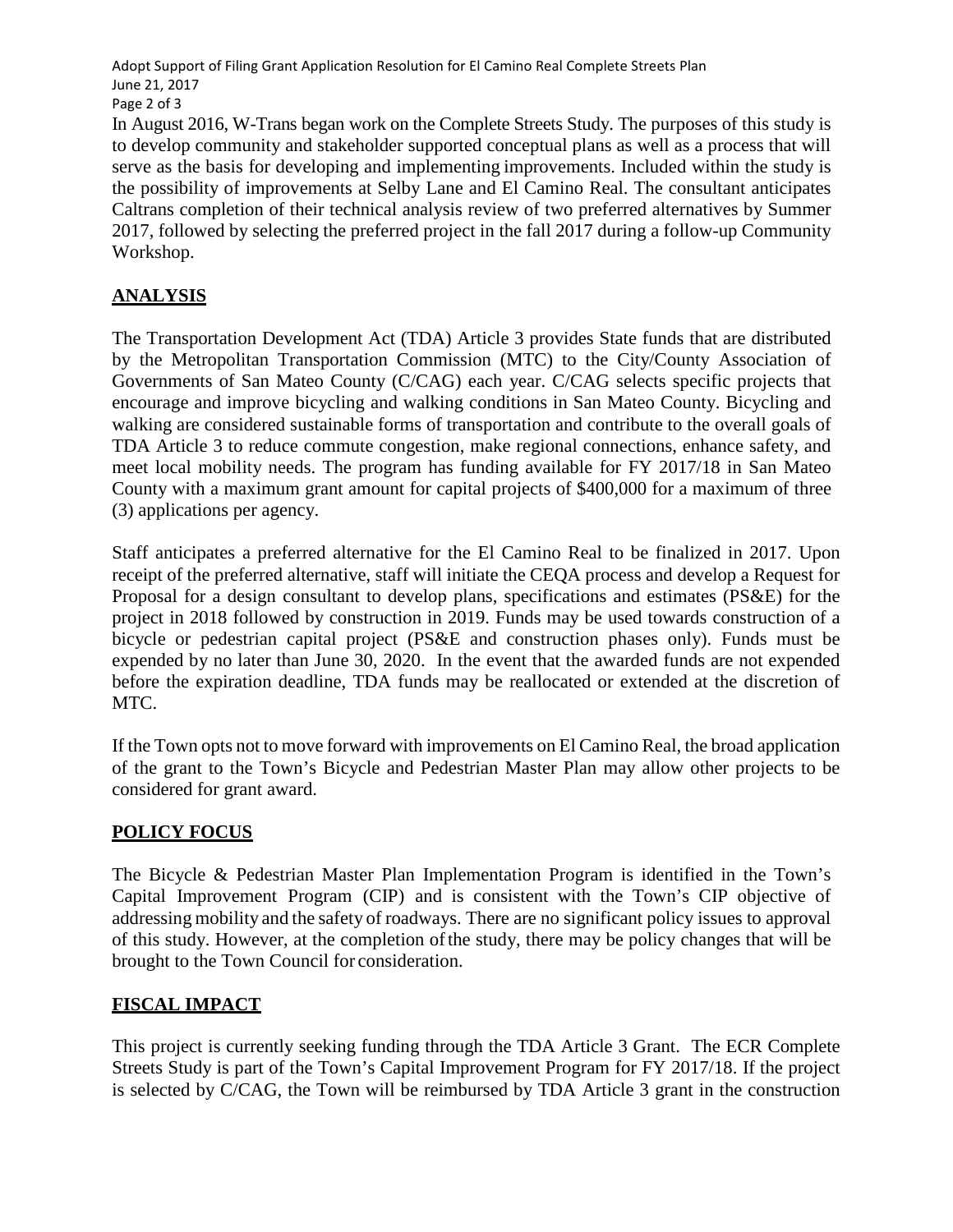Adopt Support of Filing Grant Application Resolution for El Camino Real Complete Streets Plan June 21, 2017 Page 3 of 3

phase for \$400,000. During the planning level budget completed as part of the Bicycle and Pedestrian Master Plan, the cost to design plans and specifications for the El Camino Real Complete Streets Project was estimated to be \$206,000 and construction was estimated to be \$1,460,000.

## **PUBLIC NOTICE**

Public notification was achieved by posting the agenda, with this agenda item being listed, at least 72 hours prior to the meeting in print and electronically. Information about the project is also disseminated via the Town's electronic News Flash and Atherton Online. There are approximately 1,200 subscribers to the Town's electronic News Flash publications. Subscribers include residents as well as stakeholders – to include, but be not limited to, media outlets, school districts, Menlo Park Fire District, service provides (water, power, and sewer), and regional elected officials.

## **ATTACHMENTS**

Attachment A: TDA Article 3 Resolution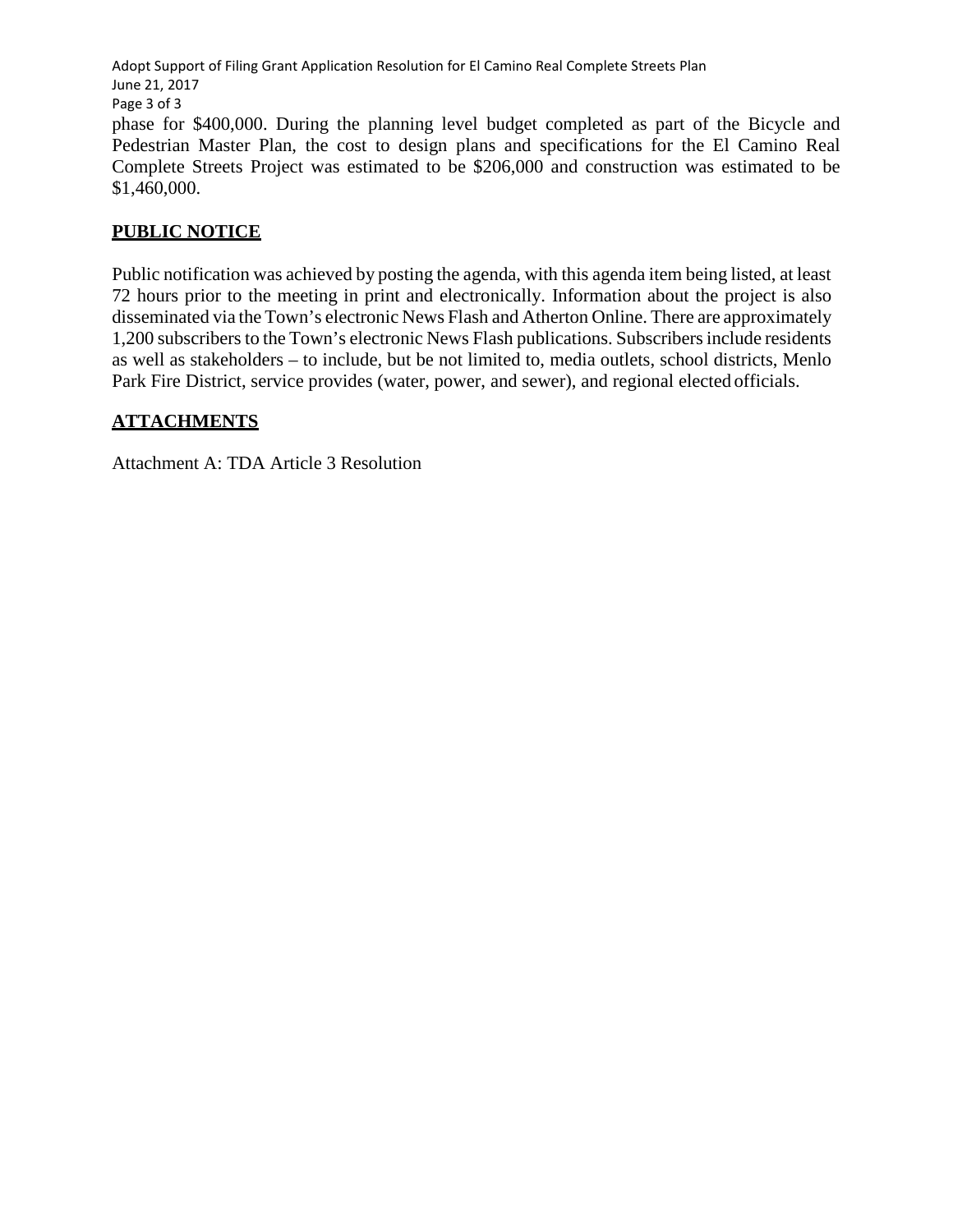### **RESOLUTION NO. 17-xx**

### **A RESOLUTION OF THE CITY COUNCIL OF THE TOWN OF ATHERTON REQUESTING THE METROPOLITAN TRANSPORTATION COMMISSION FOR THE ALLOCATION OF FISCAL YEAR 2017-2018 TRANSPORTATION DEVELOPMENT ACT ARTICLE 3 PEDESTRIAN/BICYCLE PROJECT FUNDING**

**WHEREAS,** Article 3 of the Transportation Development Act (TDA), Public Utilities Code (PUC) Section 99200 et seq., authorizes the submission of claims to a regional transportation planning agency for the funding of projects exclusively for the benefit and/or use of pedestrians and bicyclists; and

**WHEREAS,** the Metropolitan Transportation Commission (MTC), as the regional transportation planning agency for the San Francisco Bay region, has adopted MTC Resolution No.4108, entitled "Transportation Development Act, Article 3, Pedestrian and Bicycle Projects," which delineates procedures and criteria for submission of requests for the allocation of "TDA Article 3" funding; and

**WHEREAS**, MTC Resolution No. 4108 requires that requests for the allocation of TDA Article 3 funding be submitted as part of a single, countywide coordinated claim from each county in the San Francisco Bay region; and

**WHEREAS,** the Town of Atherton desires to submit a request to MTC for the allocation of TDA Article 3 funds to support the projects described in Attachment B to this resolution, which are for the exclusive benefit and/or use of pedestrians and/or bicyclists;

NOW, THEREFORE, BE IT RESOLVED that the Town of Atherton declares it is eligible to request an allocation of TDA Article 3 funds pursuant to Section 99234 of the Public Utilities Code, and furthermore, be it

 RESOLVED that there is no pending or threatened litigation that might adversely affect the project or projects described in Attachment B to this resolution, or that might impair the ability of the Town of Atherton to carry out the project; and furthermore, be it

 RESOLVED that the project has been reviewed by the Bicycle Advisory Committee (BAC) of Town of Atherton; and furthermore, be it

 RESOLVED that the Town of Atherton attests to the accuracy of and approves the statements in Attachment A to this resolution; and furthermore, be it

RESOLVED that a certified copy of this resolution and its attachments, and any accompanying supporting materials shall be forwarded to the congestion management agency, countywide transportation planning agency, or county association of governments, as the case may be, of San Mateo County for submission to MTC as part of the countywide coordinated TDA Article 3 claim.

PASSED AND ADOPTED at a meeting of the City Council of the Town of Atherton held on the 21<sup>st</sup> day of June, 2017 by the following vote:

AYES: Council members: NOES: Council members: ABSENT: Council members:

> \_\_\_\_\_\_\_\_\_\_\_\_\_\_\_\_\_\_\_\_\_\_\_\_ Michael Lempres, MAYOR Town of Atherton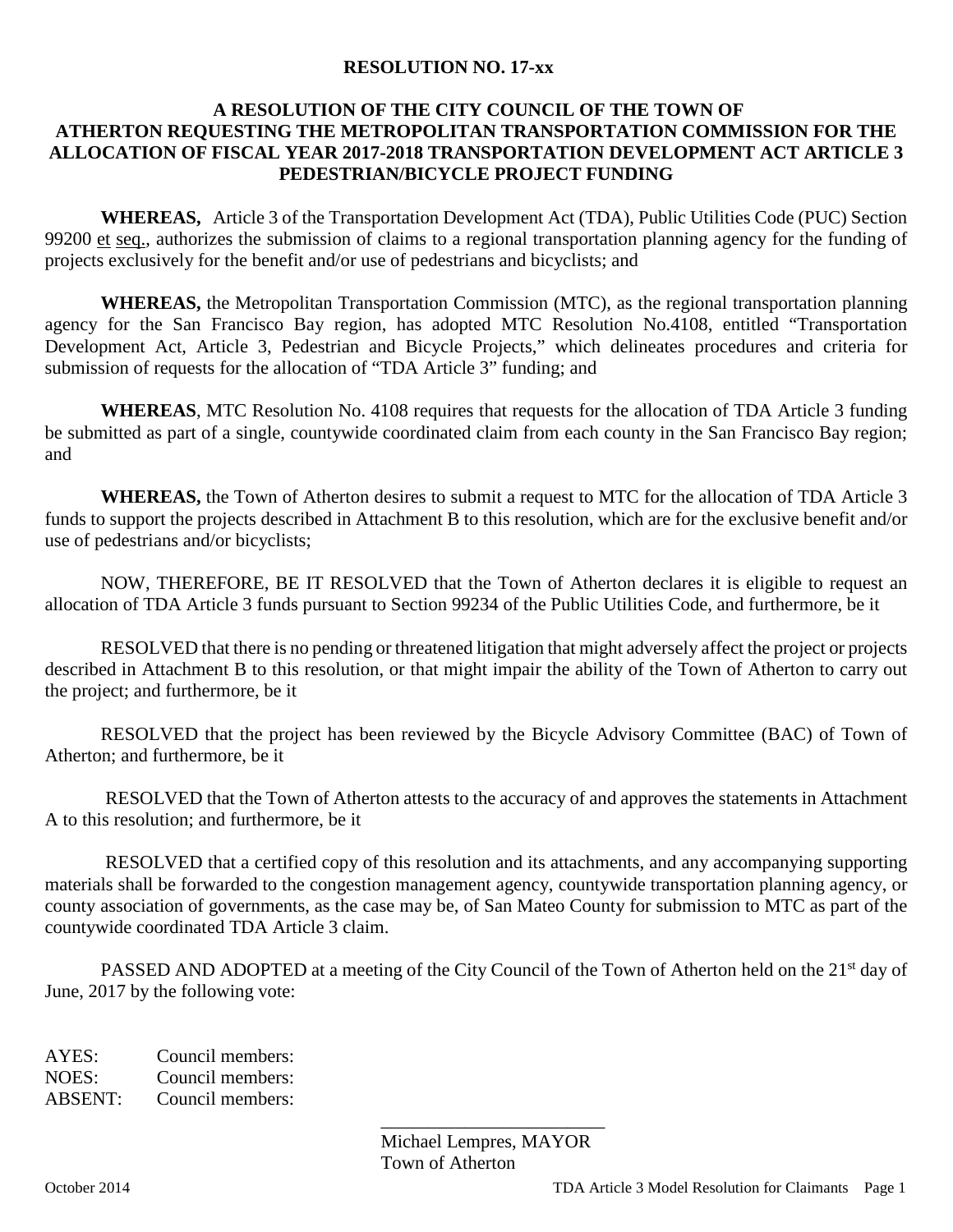Judi Herren, Deputy City Clerk

\_\_\_\_\_\_\_\_\_\_\_\_\_\_\_\_\_\_\_\_\_\_\_\_\_\_\_\_

APPROVED AS TO FORM:

\_\_\_\_\_\_\_\_\_\_\_\_\_\_\_\_\_\_\_\_\_\_\_\_\_\_\_\_ William B. Conners, City Attorney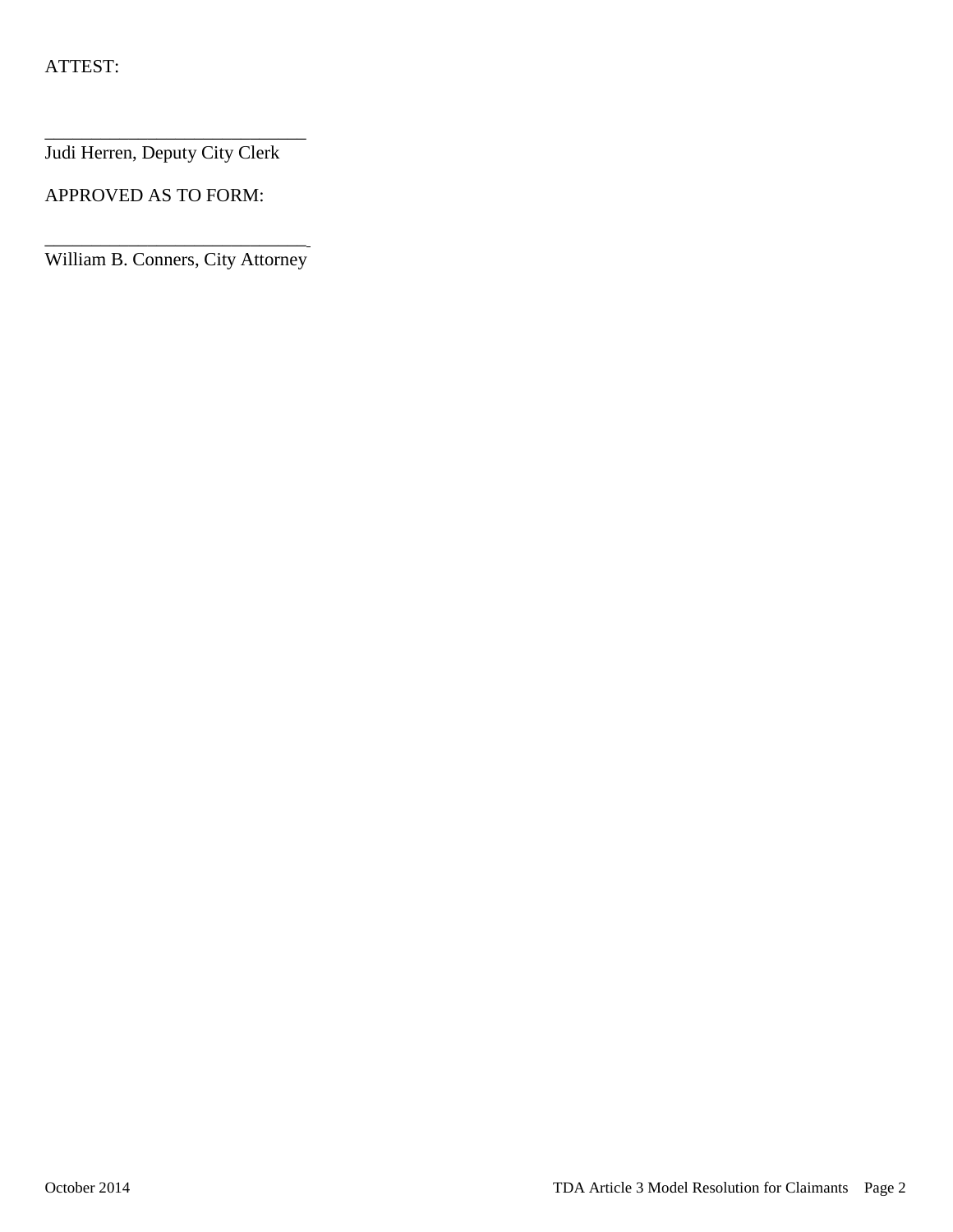## Resolution No. **17-XX** Attachment A

Re: Request to the Metropolitan Transportation Commission for the Allocation of Fiscal Year **2017-2018** Transportation Development Act Article 3 Pedestrian/Bicycle Project Funding

# **Findings**

## Page 1 of 1

- 1. That the **Town of Atherton** is not legally impeded from submitting a request to the Metropolitan Transportation Commission for the allocation of Transportation Development Act (TDA) Article 3 funds, nor is the **Town of Atherton** legally impeded from undertaking the project(s) described in "Attachment B" of this resolution.
- 2. That the **Town of Atherton** has committed adequate staffing resources to complete the project(s) described in Attachment B.
- 3. A review of the project(s) described in Attachment B has resulted in the consideration of all pertinent matters, including those related to environmental and right-of-way permits and clearances, attendant to the successful completion of the project(s).
- 4. Issues attendant to securing environmental and right-of-way permits and clearances for the projects described in Attachment B have been reviewed and will be concluded in a manner and on a schedule that will not jeopardize the deadline for the use of the TDA funds being requested.
- 5. That the project(s) described in Attachment B comply with the requirements of the California Environmental Quality Act (CEQA, Public Resources Code Sections 21000 et seq.).
- 6. That as portrayed in the budgetary description(s) of the project(s) in Attachment B, the sources of funding other than TDA are assured and adequate for completion of the project(s).
- 7. That the project(s) described in Attachment B are for capital construction and/or design engineering; and/or for the maintenance of a Class I bikeway which is closed to motorized traffic; and/or for the purposes of restriping Class II bicycle lanes; and/or for the development or support of a bicycle safety education program; and/or for the development of a comprehensive bicycle and/or pedestrian facilities plan, and an allocation of TDA Article 3 funding for such a plan has not been received by the **Town of Atherton** within the prior five fiscal years.
- 8. That the project(s) described in Attachment B is included in a locally approved bicycle, pedestrian, transit, multimodal, complete streets, or other relevant plan.
- 9. That any project described in Attachment B that is a bikeway meets the mandatory minimum safety design criteria published in Chapter 1000 of the California Highway Design Manual.
- 10. That the project(s) described in Attachment B will be completed before the funds expire.
- 11. That the **Town of Atherton** agrees to maintain, or provide for the maintenance of, the project(s) and facilities described in Attachment B, for the benefit of and use by the public.